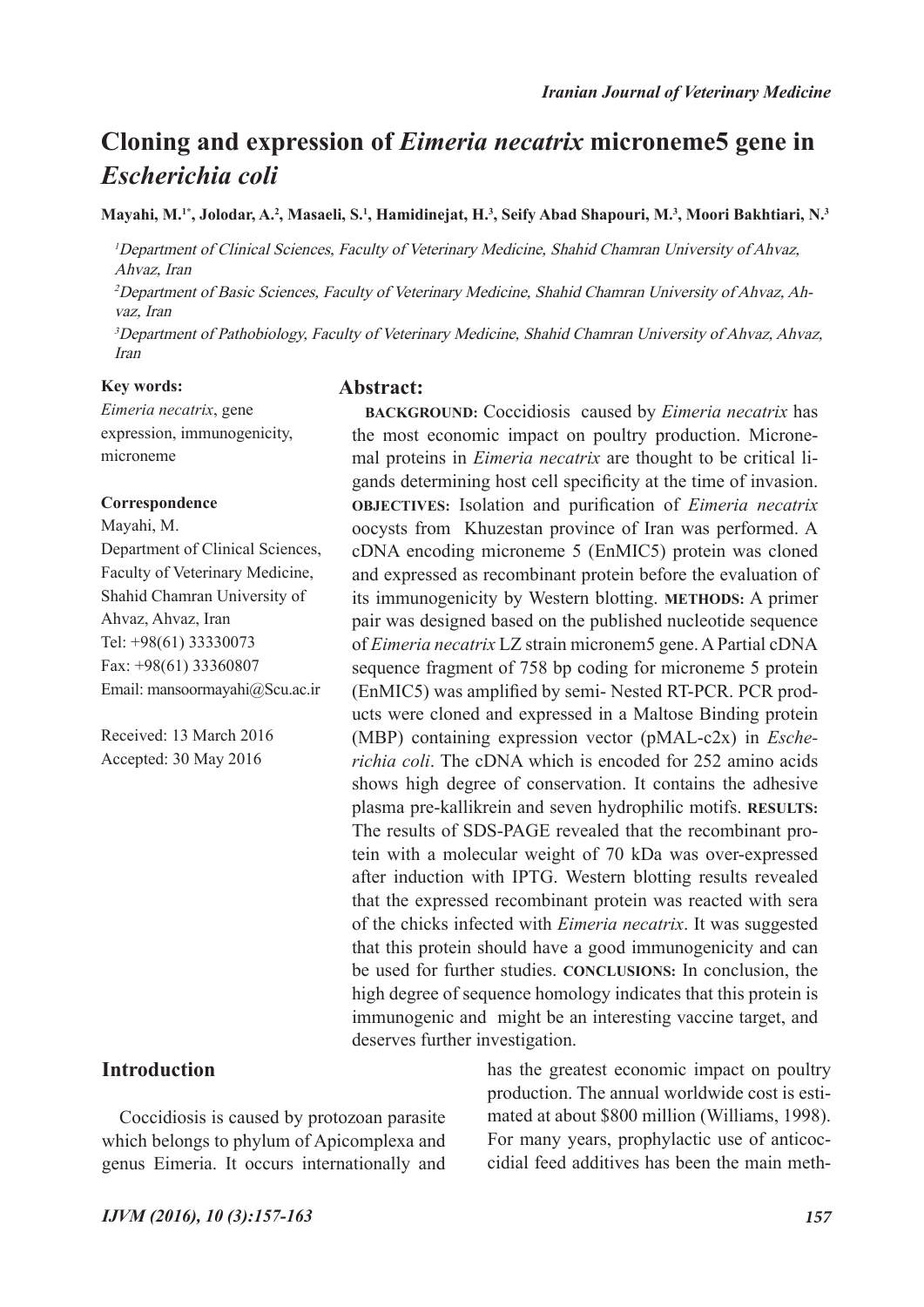od of controlling coccidiosis in the broiler industry. However, development of anticoccidial resistance, cost of new drug development, and regular modification of drug use laws have led to the increasing suitability of using vaccines to cope with coccidiosis (Blake et al., 2006; Jenkins, 2001; Williams, 2006). Since the cost of preparing live oocyst vaccines is relatively high, some efforts have been made to search for different ways by increasing the knowledge of parasite biology, host response and defining parasite antigens that have potential use in vaccines (Jenkins, 2001).

During the last ten years, researchers have made considerable attempts to develop recombinant vaccines. However, none of them were in commercial use. They have mostly tried to emphasize on the complexity of the avian host-coccidia relationship. A major obstacle to overcome in the development of a recombinant vaccine is the lack of cross-species immune protection. The cross-protective nature of the immunity shows that the response is unlike that induced by natural infection. This has motivated researchers to concentrate on molecular cloning of genes encoding protecting antigens in order to come out with vaccines protecting against several species. In recent years, particular consideration has been allocated in different *Eimeria* species organelles associated with the attack of the host cells by motile extra cellular stages of Eimeria located inside the apical complex (Dubremetz, 1998; Striepen et al., 2001; Tomley et al., 2001). The most essential reason hindering the development of a suitable vaccine that has been mentioned lately (Jenkins, 1998; Vermeulen, 1998), is the discovery of protective antigens. To date, several potential coccidial antigens have been described. Some of these antigens are surface proteins or internal antigens related to organelles such as micronemes (Tomley et al., 1991; Tomley et al., 1996), rhoptries (Tomley, 1994), and retractile bodies (Vermeulen et al., 1993).

Sequencing of genes for organelle proteins has shown several domains and motifs conserved among genera, especially in microneme proteins, supporting the idea that apical proteins have similar functions across the phylum (Tomley, 1997). The majority of micronemes contain multiple copies of a small number of adhesive domains, which has allowed the identification of several putative microneme proteins including these domains in the parasite databases. On the basis of this, it is likely that more proteins will be recognized to engage the micronemes in future studies (Carruthers and Tomley, 2008).

In this manuscript, we describe the isolation and purification of *Eimeria necatrix* oocysts from Khuzestan province of Iran. A cDNA encoding microneme5 (EnMIC5) protein was cloned and expressed, and also the immunogenicity of the recombinant protein was evaluated by Western blotting.

### **Matherials and Methods**

**Construction of the recombinant plasmid pMALc2x-EnMIC5:** *E. necatrix* were collected from cercal contents of the slaughtered chickens. Identification of *E. necatrix* was carried out by morphologic and morphometric criteria and also by PCR (Su et al., 2003). Then, single speculated oocysts were inoculated orally to ten 3-week-old coccidia-free chickens and 7 days later, pure oocysts were recovered from the ceca using either enzymatic or chemical treatments (Shirley, 1995; Tomley, 1997). Total RNA was extracted from the speculated oocysts using acid-phenol extraction procedure based on the protocol explained by Chomczynski and Sacchi (1987) (Johnston, 1998). The cDNA synthesis was performed using oligo (dT) as primer. To amplify the gene encoding the microneme protein 5 from *Eimeria necatrix*, forward Mic5-F (5'-CGC-GGATCCGCACTGCAGGAAATGGGAAG) and reverse Mic5-R (5'- CGCAAGCTTTTC-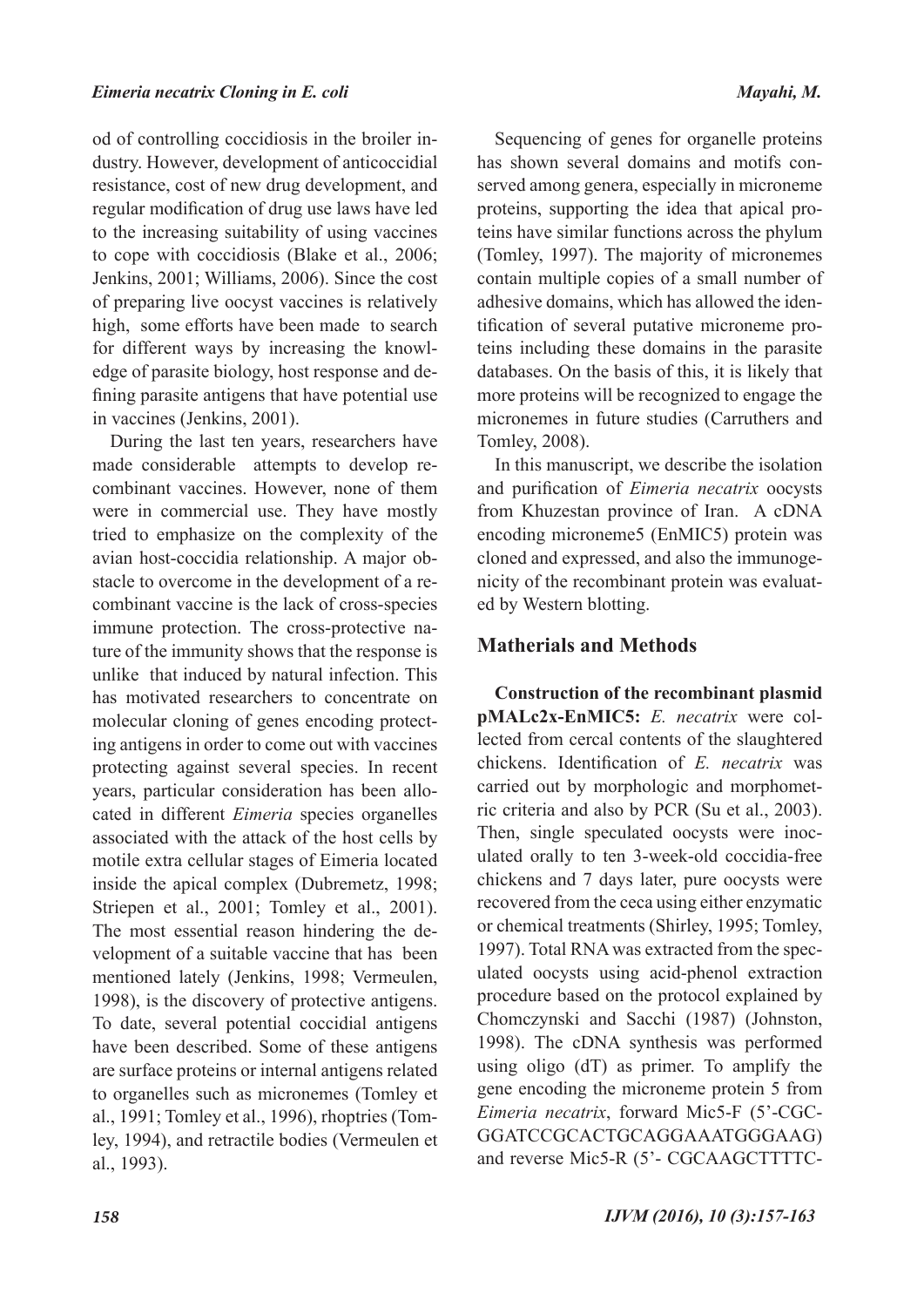CCAGAAGCCAAGGTGAA) primers were designed based on a single EST (accession number EU335049) of *Eimeria necatrix*. The PCR products of 758 bp was electrophoresed on 1% agarose gel and stained with ethidium bromide.

PCR products were excised from agarose gel and purified using an extraction kit (Cinna-Gen, Iran). Following digestion of the purified PCR products by restriction enzymes Bam-HI (GGATCC) and HindIII (AAGCTT), the fragment was cloned into the Maltose Binding protein (MBP) containing expression vector (pMAL-c2x) (NEW ENGLAND Biolabs, UK). The ligation reaction was used to transform *E. coli* TG1 strain using standard heat shock method explained by Chung and Miller. Recombinant colonies were selected on plates containing 100 µg/ml ampicillin.

**Identification of EnMIC5 cDNA:** By using Gene JET plasmid miniprep kit (Fermentas, Lithuania), plasmid DNA was purified and then digested with BamHI and HindIII before running on agarose gel. The selected positive clones were sequenced from both ends using a dideoxy termination method in applied bio systems 373 DNA sequences (Gen Fanavaran, Iran).

**Expression of the recombinant protein in** *E. coli***:** For protein expression, recombinant vector was transformed into DH5 *E. coli* bacteria. An overnight culture of recombinant bacteria was diluted 1/100 in fresh LB medium and incubated at 37 °C until the OD600 of the culture reached to 0.4-0.6. Then, expression of the recombinant protein was induced by addition of 0.3 mM isopropyl thiogalactopyranoside (IPTG) and further incubation was done for a further 2 h, at which time the cells were recovered by centrifugation. Two samples collected before and after adding IPTG were analyzed by SDS-polyacrylamide gel electrophoresis (SDS-PAGE).

**Chicken serum samples:** Blood samples were taken from chickens 3 weeks after oral

inoculation with single sporulated oocysts and stored at -20°C until tested by Western blotting.

**Western blotting:** Total proteins of bacteria transformed with pMAL-c2x plasmid containing the EnMIC5 gene were resolved by 10% SDS-PAGE gel electrophoresis and then transferred to nitrocellulose membrane by semi-dry blotting method. Non-specific binding sites were blocked by incubation for 1 h in 5% w/v skim milk in PBS before the nitrocellulose membrane was incubated for 2h with 1:50 and 1:100 dilution of the chicken serums inoculated with *Eimeria necatrix* oocysts. After washing the membranes with PBS including 0.05% Tween 20 (PBST), they were probed for 1 h with anti-chicken IgG conjugated to horseradish peroxidase, diluted 1:3000 in PBST containing 1% skim milk. Finally, the reaction was developed by a chloronaphthol-H2O2 mixture as the chromogen-substrate solution.

## **Results**

**Molecular characterization of EnMIC5:** A 758 bp fragment of microneme 5 gene from *Eimeria necatrix* (EnMIC5) was amplified by PCR. The authenticity of the recombinant clones was confirmed by PCR and DNA sequencing. The cDNA fragment (EnMIC5) was cloned into pMALc2x expression vector. Positive recombinant clones after confirmation by electrophoresis and double digestion with BamHI and HindIII enzymes were sequenced by Gen Fanavaran, Iran (Fig. 1). The cloned DNA fragment represents a single Open Reading Frame (ORF) of 758 bp encoding a protein of 252 amino acids. The calculated molecular mass is 27254.60 Da with an isoelectric point of 4.86. The encoded polypeptide is predominantly hydrophilic (Fig. 2) [14] and rich in cysteine (8.33%) (Table 1). The amplified fragment includes approximately half of the entire coding sequence of the original sequence registered in the NCBI data base (accession number EU335049). The expressed region con-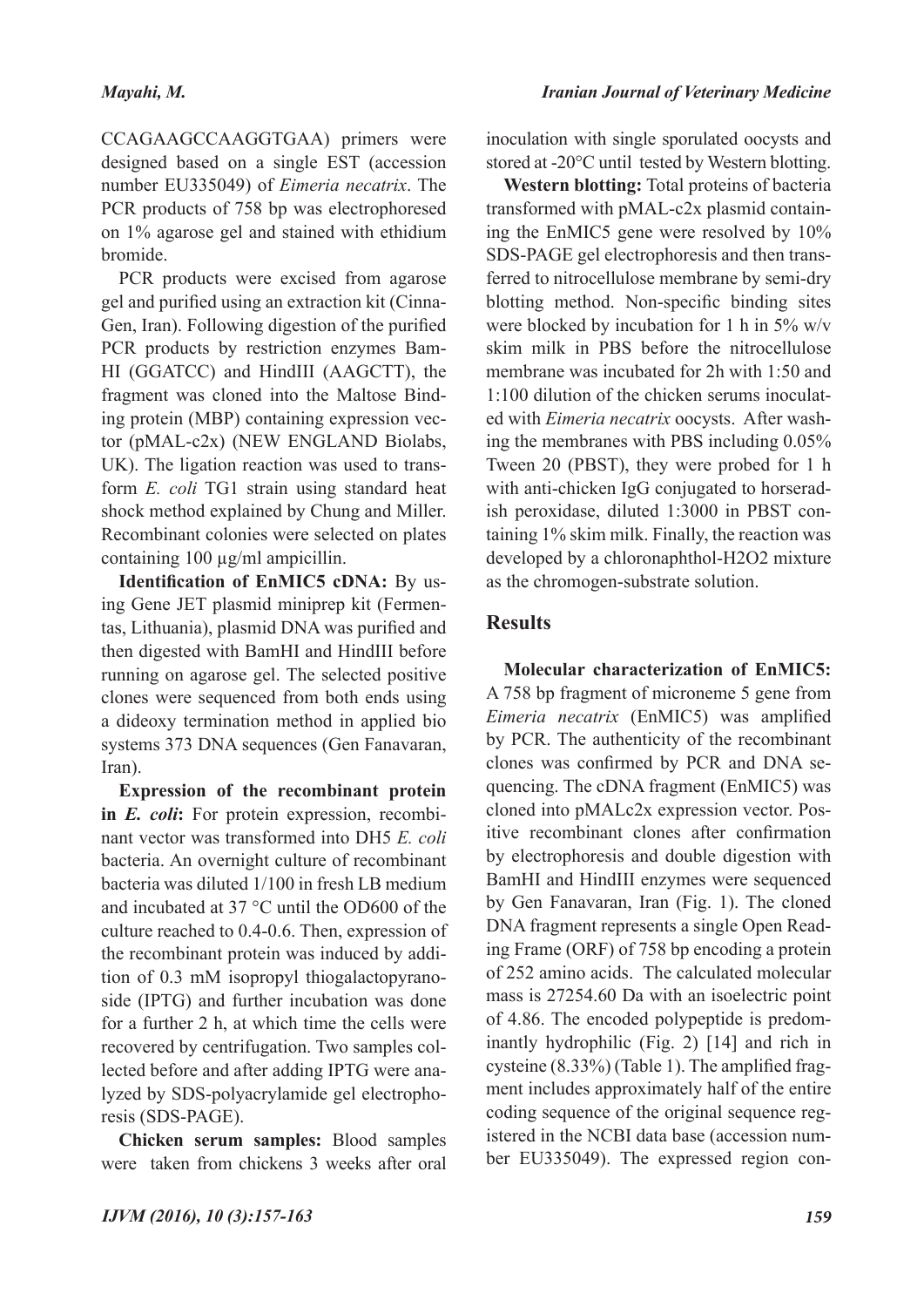| Amino acids   | Number           | Percentage |
|---------------|------------------|------------|
| A             | 26               | 10.32      |
| $\mathcal{C}$ | 21               | 8.33       |
| D             | 12               | 4.76       |
| E             | 23               | 9.13       |
| F             | 9                | 3.57       |
| G             | 23               | 9.13       |
| H             | $\mathbf{1}$     | 0.40       |
| I             | $\sqrt{2}$       | 0.79       |
| K             | 15               | 5.95       |
| L             | 22               | 8.73       |
| M             | $\overline{4}$   | 1.59       |
| N             | $\boldsymbol{7}$ | 2.78       |
| $\mathbf{P}$  | 6                | 2.38       |
| Q             | 11               | 4.37       |
| $\mathbb R$   | 11               | 4.37       |
| $\mathbf S$   | 21               | 8.33       |
| $\mathbf T$   | 17               | 6.75       |
| $\mathbf V$   | $10\,$           | 3.97       |
| W             | $\overline{4}$   | 1.59       |
| Y             | 7                | 2.78       |

Table 1. Amino acid composition of EnMIC5.

tains adhesive plasma pre-kallikrein (codons 130-201), and is rich in cysteine amino acids.

**Expression of EnMIC5 as fusion protein with Maltose binding protein (MBP):** A 758 bp amplified fragment of EnMIC5 cDNA was ligated into pMALc2x expression vector and the construct was transformed into *E. coli* DH5. The induced cell lysates displayed a prominent band of 70 kDa (MBP- EnMIC5 including MBP with 42.5kDa and EnMIC5 with 27.5 kDa) which was not present in the non-induced lysate cells (Fig. 4).

**Immunogenicity of EnMIC5 recombinant protein:** To examine the antibody reactivity to EnMIC5 fusion protein, sera from *E. necatrix* infected chicks were tested using Western blotting. Reaction of chicken serum with recombinant protein band corresponding to the expected recombinant protein in the IPTG induced bacteria cells in comparison with the non-induced bacteria cells is shown in Fig. 5. The results indicated the good immunogenicity of EnMIC5 fusion protein.

#### **Discussion**

In this study, we expressed and analyzed a partial cDNA (EnMIC5) encoding a MIC5 gene from *Eimeria necatrix*. EnMIC5 has a calculated molecular mass of 27.5 kDa. Analysis of the deduced amino acid sequence revealed the presence of a signal peptide and an apple domain. The predicted amino acid sequence of MIC5 is highly conserved and has major sequence similarity with MIC5 sequences from other diverse organisms (Murray et al., 1986).

Natural infection of any chicken Eimeria creates small or no cross protection (Rose and Mockett, 1983). However, this can be achieved by immunization of chicken with soluble parasite antigens (Murray et al., 1986) or recombinant protein (Bhogal et al., 1992; Crane et al., 1991). Micronemes are the smallest of the apical organelles, structurally and functionally preserved in all Apicomplexans (Bumstead and Tomley, 2000). Micronemal proteins are thought to be critical ligands determining host cell specificity at the time of invasion. Recent studies provide strong evidence that the transmembrane micronemal proteins of the TRAP family participate not only in attachment but also to gliding motility. Therefore, they actively contribute in the invasion course (Tomley et al., 1996; Tomley and Soldati, 2001) and play an essential role in the invasion process of apicomplexan parasites. To ensure delivery of ligands at the right time and optimal place, it is necessary that micronemes exocytose adhesins and other factors in a regulated fashion onto the parasite surface during an early phase of invasion (Carruthers and Tomley. 2008).

A number of the genes that encode micronemal proteins including EnMIC-2 (Qin et al., 2005), EnMIC-5 (Cai et al., 2008; Masaeli et al., 2011), EtMIC-2 (Bashar et al., 2003), EtMIC 5 (Brown et al., 2000) and TgMIC4 (Soldati et al., 2001) have already been cloned and characterized. In all cases, high homology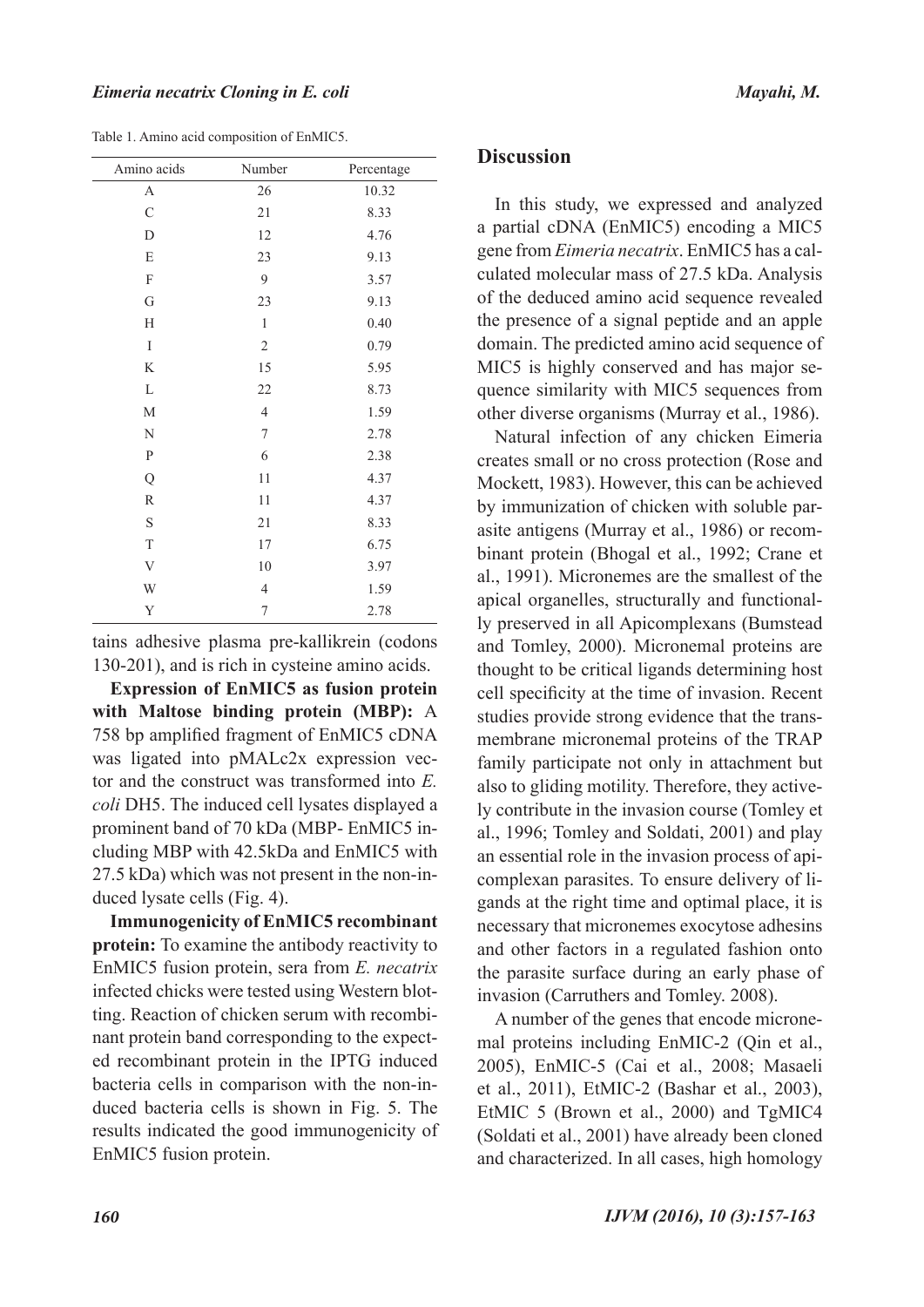#### *Mayahi, M.*

between the sequence of target gene and the other related genes was shown. Identification and characterization of these genes revealed the existence of a distinct type of adhesive motif called an "apple domain" (Fig. 3). This domain has strong similarity to the adhesive plasma pre-kallikrein. In Apple/PAN domains which have three conserved disulphide bridges that are essential for their tertiary structure, similarity at the amino acid level between domains is generally low. This may contribute to their highly diverse and particular ligand binding properties (Carruthers and Tomley. 2008). The existence of several different types of micronemes (such as: MIC1, MIC2) as adhesion in Apicomplexans, shows the diversity of strategies used by the parasite to create host-parasite interactions. This diversity may contain the wide range of host cell type specificity.

Western blot analysis revealed that the expressed recombinant protein was reacted with sera of chickens against *Eimeria necatrix* infection demonstrating ability of this protein to produce specific antibody response. These results are in accordance with a study performed by Cai Xue-peng et al., 2008. Xie Ming-quan et al immunized chickens with recombinant EnMic-2 in *Salmonella typhymurium* and challenged the chickens with *Eimeria necatrix* sporulated oocysts 3 weeks PI, resulting in reducing the oocyst shedding.

In conclusion, the strong sequence conservation indicates that the recombinant protein coded by this gene is immunogenic and might be a potential vaccine target and deserves further investigation.

## **Acknowledgments**

This manuscript was extracted from a dissertation project approved by Shahid Chamran University of Ahvaz. The study was supported by Deputy Research of Shahid Chamran University of Ahvaz, Iran.

#### **References**

- 1. Bashar, A.E., Jian-ping, C., Ming-quan, X., Guo-qing, L., Zong-hua, Q., Hui-xian, W., Xing-yu, P., Weng-kang, W. (2003) Charac- terization of Microneme-2 (EtMlC-2) gene of *Eimeia tenella* Guangdong strain. Int J Poult Sci. 2: 133-138.
- Bhogal, B., Miller, S., Anderson, G.A., Jessee, 2. A.C., Strousberg, E.J., Mc Candliss, S., Nagle, R.J., Strousberg, R. (1992) Potential of a re- combinant antigen as a prophylactic vaccine for day-old broiler chickens against Eimeria acervuline and *E. tenella* infections. Vet Im- munol Immunopathol. 31: 323-335.
- Blake, D.P., Shirley, M.W., Smith, A.L. (2006) 3. Genetic identification of antigens protective against coccidia. Parasit Immunol. 28: 305- 314.
- Brown, P.J., Billington, K.J., Bumstead, J.M., 4. Clark, J.D., Tomley, F.M. (2000) A microneme protein from *Eimeria tenella* with homology to the Apple domains of coagulation factor XI and plasma pre-kallikrein. J Molecul Biochem Parasitol. 107: 91-102.
- Bumstead, J., Tomley, F.M. (2000) Induction of 5. secretion and surface capping of microneme proteins in *Eimeria tenella*. J Molecul Biochem Parasitol. 110: 311-321.
- Cai, X.P., Liu, H., Jia, W., Guo, A., Zhang, Sh., 6. Yan, H., Yue, Ch. (2008) Recombinant expression of microneme protein 5 gene of *Eimeria necatrix* LZ strain in *E. coli* and antigenicity of recombinant protein. Act Vet Zootechnic Sini. 39: 1575 -1580.
- ceptor-ligand interaction and invasion: Mi-<br>croneme proteins in Apicomplexans. Subcell Biochem. 47: 33-45. 7. Carruthers, V.B., Tomley, F.M. (2008) Re-
- Chomczynski, P., Sacchi, N. (1987) Single-step 8. method of RNA isolation by acid guanidinium thiocyanate-phenol-chloroform extraction. Analitic Biochem. 162: 156-159.
- Crane, M.S.J., Goggin, B., Kirj, K.E., Cha-9. koaboity, P.R. (1991) Cross protection against four species of chicken coccidian with a single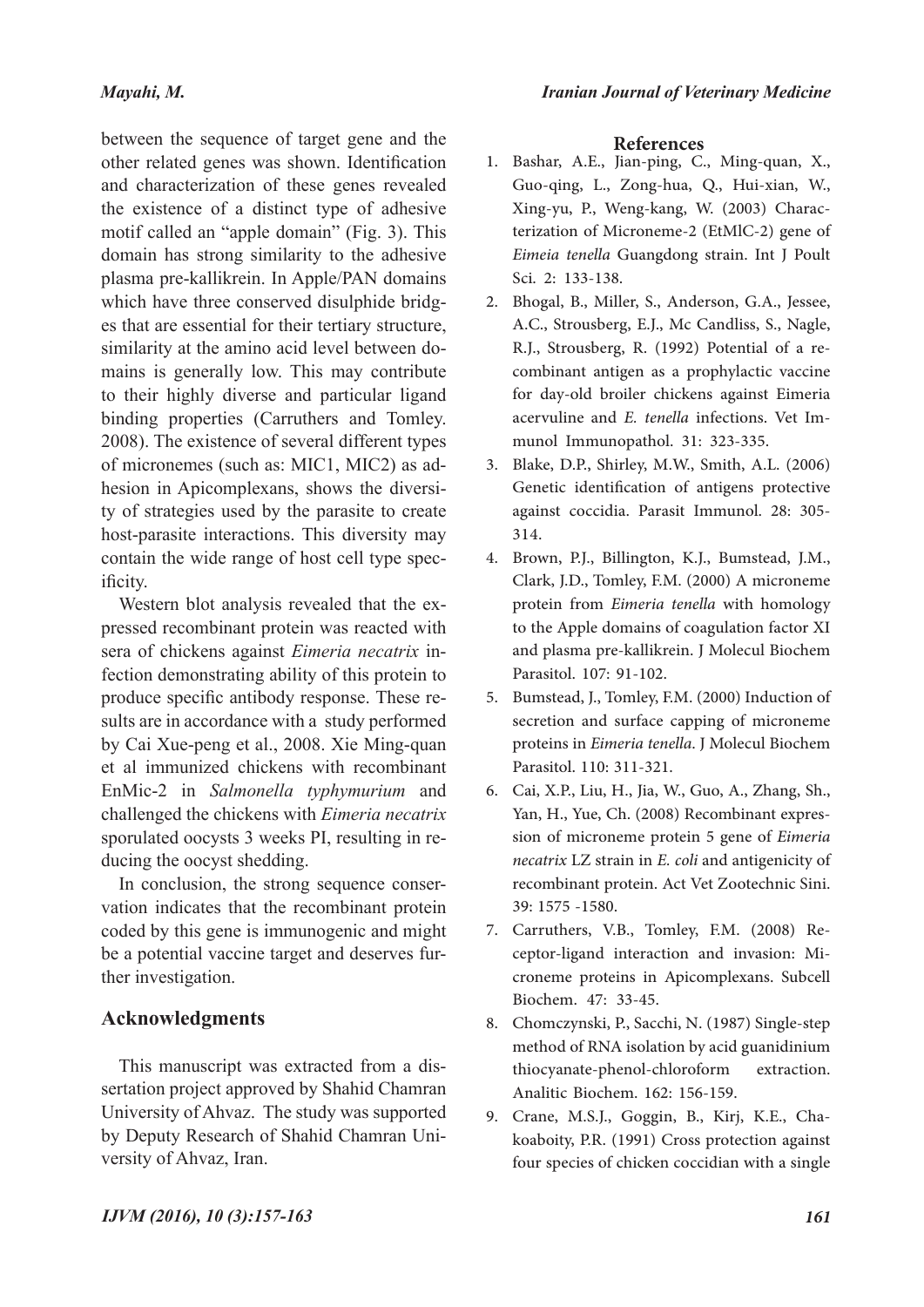recombinant antigen. Infect Immun. 59: 1271- 1277.

- 10. Dubremetz, J.F. (1998) Apical organelles and host-cell invasion by Apicomplexa. Int J Para-<br>sitol. 28: 1007- 1013.
- 11. Jenkins, M.C. (1998) Progress on developing a recombinant coccidiosis vaccine. Int J Parasi- tol. 28: 1111-1119.
- 12. Jenkins, M.C. (2001) Advances and prospects for subunit vaccines against protozoa of veter- inary importance. Vet Parasitol. 101: 291-310.
- 13. Johnston, D.A., Bratty, J., Fernando, M.A. (1998) A fast and inexpensive method for iso- lation of high-quality RNA from eimerian oo- cysts. Parasitol Res. 84: 549-551.
- od for displaying the hydropathic character of a protein. J Molecul Biol. 157: 105-32. 14. Kyte, J., Doolittle, R.F. (1982) A simple meth-
- dinejat, H., Seyfi Abad Shapouri, M.R. (2011) Partial sequence determination of a cDNA encoding microneme 5 protein of *Eimeria necatrix* isolated in Khuzestan province, Iran. Iranian Journal of Veterinary Science Tech- nology. 3: 39-48. 15. Masaeli, Sh., Mayahi, M., Jolodar, A., Hami-
- Murray, P.K., Bhogal, B.S., Crane, M.St J. (1986) 16. Eimeria tenella - in vivo immunization studies with sporozoite antigen. In: Research in Avi- an Coccidiosis. Mc Dougald, L.R., Joyner, L.P., Long, P.L. (eds.). University of Georgia Press. Athens, Georgia, USA. p. 564-573.
- 17. Qin, Z.H., Xie, M.Q., Cai, J.P., Elhag, A.B., Peng, X.Y., Wei, W.K., Wu, H.X. (2005) Expressing microneme-2 gene of *Eimeria necatrix* in *Escherichia coli*. Chin J Vet Sci. 25: 22-25.
- 18. Rose, M.E., Mockett, A.P.A. (1983) Antibodies to coccidia: detection by the enzyme-linked immunosorbent assay (ELISA). Parasite Im- munol. 5: 479-489.
- 19. Shirley, M.W. (1995) Eimeria species and strains of chickens. In: Biotechnology Guide- lines on Techniques in Coccidiosis Research. European Commission DGXII, Luxembourg. p. 1- 24.
- son, D.J.P., Giddings, O.K., Wang, G., Jäkle, U., Harper, J.M., Sibley, L.D. (2001) The toxoplas- ma micronemal protein MIC4 is an adhesin composed of six conserved apple domains. J Biol Chem. 276: 4119-27. 20. Soldati, D., Brecht, S., Carruthers, V.B., Fergu-
- 21. Striepen, B., Soldati, D., Garcio-Reguet, N., Dubremetz, J.F., Roos, D. (2001) Targeting of soluble proteins to the rhoptries and mi- cronemes in *Toxoplasma gondii*. Molecul Bio- chem Parasitol. 113: 45- 53.
- 22. Su, Y.C., Fei, A.C., Tsai, F.M. (2003) Differential diagnosis of five avian *Eimeria* species by polymerase chain reaction using primers de- rived from the internal transcribed spacer 1 (ITS-1) sequence. Vet Parasitol. 117: 221-227.
- try proteins of *Eimeria tenella* sporozoites: antigenic diversity of rhoptry epitopes with-<br>in species of the genus Eimeria and among three asexual generations of a single species, E. tenella. Infect Immunol. 62: 4656-4658. 23. Tomley, F.M. (1994) Characterization of rhop-
- 24. Tomley, F.M. (1997) Techniques for isolation and characterization of apical organelles from *Eimeria tenella* sporozoites. Methods: A companion to Methods in enzymology. 13: 171-176.
- 25. Tomley, F.M., Clark, L.E., Kawazoe, U., Dijke-<br>ma, R., Kok, J.J. (1991) Sequence of gene en-<br>coding an immunodominant microneme pro-<br>tein of *E. tenella*. Molecul Biochem Parasitol. 49: 277-288.
- 26. Tomley, F.M., Billington, K.J., Bumstead, J.M., Clarka, J.D., Monaghanb, P. (1996) Molecular cloning and characterization of a novel acidic microneme protein (EtMIC-2) from the api-<br>complexan protozoan parasite, *Eimeria tenel-*<br>*la*. Molecul Biochem Parasitol. 79: 195- 206.
- 27. Tomley, F.M., Billington, K.J., Bumstead, J.M., Clark, J.D., Monaghan, P. (2001) EtMIC-4: a microneme protein from *Eimeria tenella* that contains tandem arrays of epidermal growth factor-like repeats and thrombospondin type-1 repeats. Int J Parasitol. 31: 1303-1310.
- 28. Tomley, F.M., Soldati, D.S. (2001) Mix and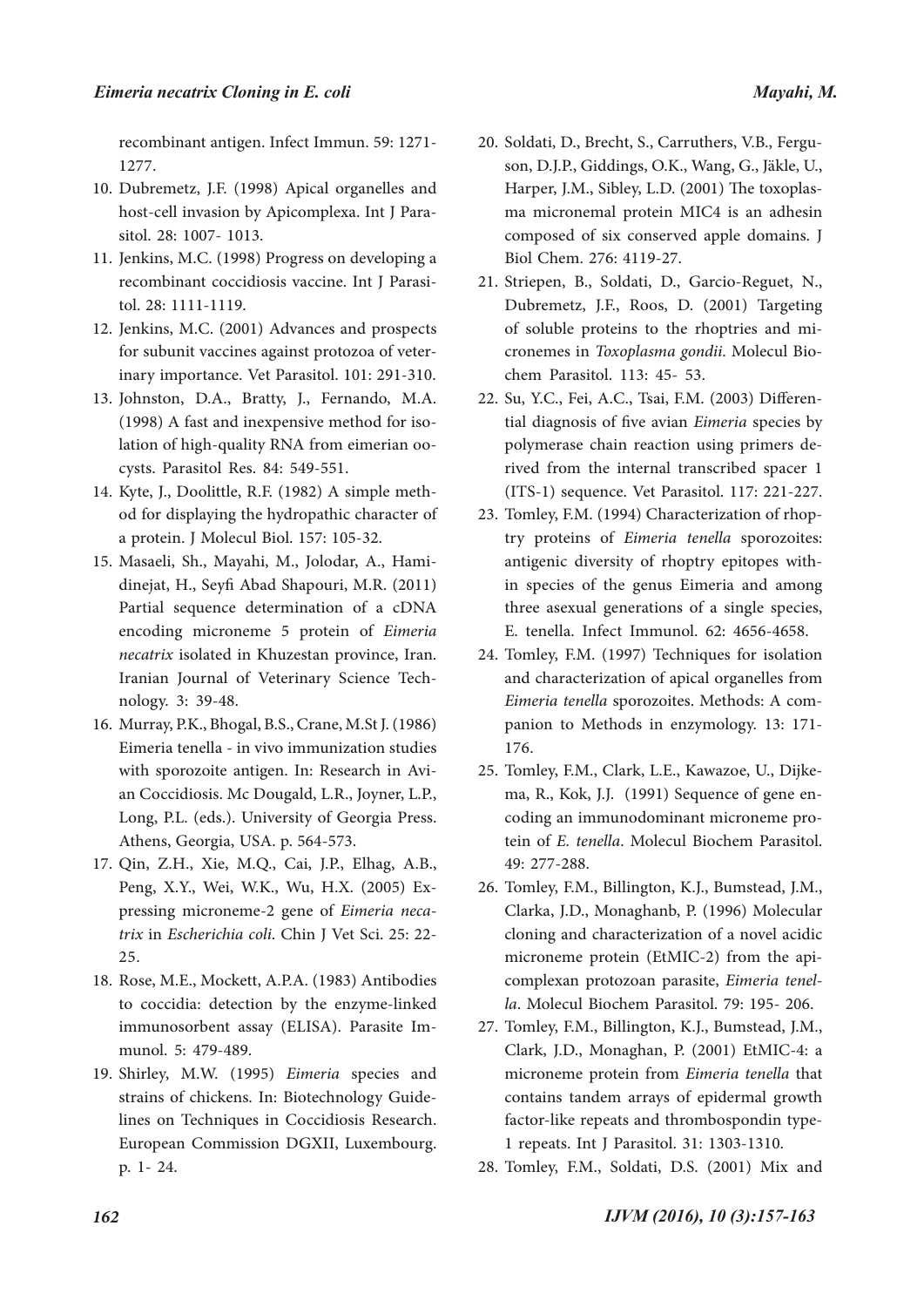#### *Mayahi, M.*

match modules: structure and function of mi- croneme protein in apicomplexan parasites. Parasitol Today. 31: 1303- 1310.

- nant vaccine development against coccidiosis. A review and prospects into the next milleni- um. Int J Parasitol. 28: 1121-1130. 29. Vermeulen, A.N. (1998) Progress in recombi-
- 30. Vermeulen, A.N., Kok, J.J., van den Boogart, P., Dijkema, R., Claessens, J.A.J. (1993) Eimeria refractile body proteins contain 2 potentially functional characteristice-transhydrogenase and carbohydrate transport. FEMS Microbiol Lett. 110: 223-230.
- Williams, R.B. (1998) Epidemiological aspects 31. of the use of live anticoccidial vaccines for chickens. Int J Parasitol. 28: 1089-1098.
- Williams, R.B. (2006) Relative virulences of a 32. drug-resistant and a drug-sensitive strain of *Eimeria acervulina*, a coccidium of chickens. Vet Parasitol. 15: 15-23.
- Xie, Ming-quan., Qin, Zong-hua., Cai, Ji- an-ping., Bashar, A .E., Peng, Xin-yu., Wei, 33. Wen-kang., Wu, Hui-xian. (2005) Immuno-<br>genic characterization of the recombinant at-<br>tenuated *Salmonella typhymurium* expressing Mic2 gene of *Eimeria necatrix*. Acta Veterinar- ia et Zootechnica Sinica. 36: 705-710.